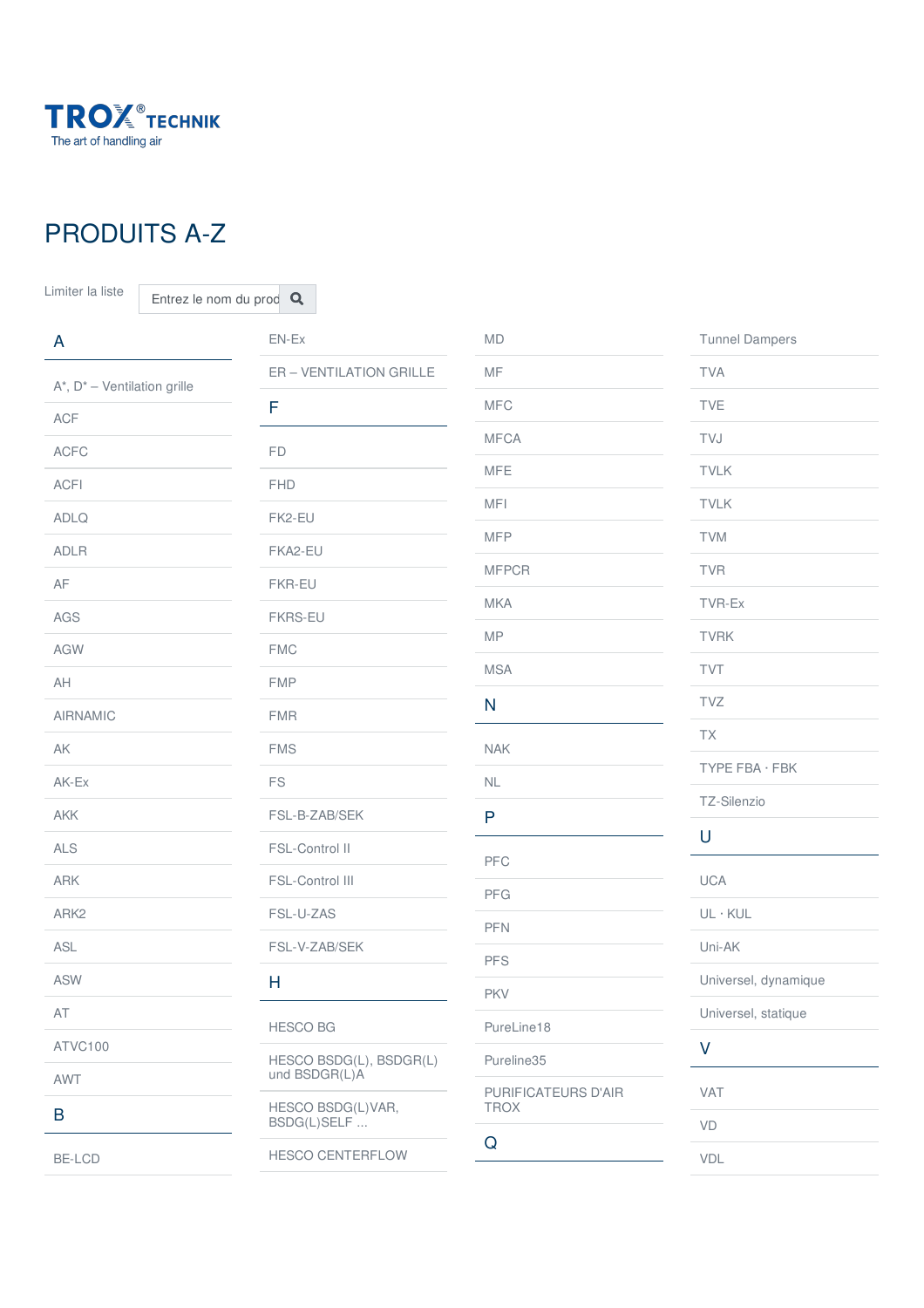

[DLQ-AK](https://www.trox.fr/diffuseurs-plafonniers/dlq-ak-d64274a927367b56)

| <b>BE-SEG</b>      | HESCO DD / DDRQ / DDQ            |  |
|--------------------|----------------------------------|--|
| <b>BID</b>         | <b>HESCO DG / DGL</b>            |  |
| <b>BS</b>          | HESCO DG1 / DG3                  |  |
| <b>BTD</b>         | <b>HESCO DG13</b>                |  |
| C                  | <b>HESCO DG5</b>                 |  |
| CA                 | HESCO DG6 / DG8                  |  |
| CA                 | HESCO DG7 / DG17                 |  |
|                    | <b>HESCO DGL</b>                 |  |
| CAK                | <b>HESCO DGR</b>                 |  |
| CAK                | <b>HESCO DGSELF</b>              |  |
| CAK                | <b>HESCO DGVAR</b>               |  |
| CB                 | <b>HESCO DGX</b>                 |  |
| CF                 | <b>HESCO Düsenrohre</b>          |  |
| CF                 | <b>HESCO HFA</b>                 |  |
| Compact, dynamique | <b>HESCO KG</b>                  |  |
| Compact, statique  | <b>HESCO KS</b>                  |  |
| D                  | <b>HESCO LDD / LDDL</b>          |  |
| <b>DCA</b>         | <b>HESCOLG</b>                   |  |
| <b>DCS</b>         | <b>HESCO PASSCLEAN</b>           |  |
| <b>DGW</b>         | <b>HESCO PROCONDIF</b>           |  |
| <b>DID 312</b>     | <b>HESCO Quellluftdurchlässe</b> |  |
| <b>DID 600B-L</b>  | <b>HESCO RA</b>                  |  |
| <b>DID 632</b>     | <b>HESCO SB</b>                  |  |
| DID-E              | <b>HESCO WAVEDRALL</b>           |  |
| DID-R              | I                                |  |
| <b>DID614</b>      |                                  |  |
| <b>DID642</b>      | <b>IDB</b>                       |  |
| <b>DLQ</b>         | IDH                              |  |
|                    | <b>ISH</b>                       |  |

| QLE                                  |  |  |
|--------------------------------------|--|--|
| QLF                                  |  |  |
| QLI                                  |  |  |
| QLV                                  |  |  |
| <b>QLV-360</b>                       |  |  |
| QLW-AZ                               |  |  |
| QSH                                  |  |  |
| R                                    |  |  |
| <b>RC</b>                            |  |  |
| <b>RETROFIT</b>                      |  |  |
| <b>RFD</b>                           |  |  |
| <b>RFD-Sirius</b>                    |  |  |
| <b>RKA</b>                           |  |  |
| <b>RM-O-3-D</b>                      |  |  |
| RM-O-VS-D                            |  |  |
| <b>RN</b>                            |  |  |
| RN-Ex                                |  |  |
| S                                    |  |  |
| <b>SCF</b>                           |  |  |
| <b>SCHOOLAIR-B</b>                   |  |  |
| SCHOOLAIR-D                          |  |  |
| SCHOOLAIR-V                          |  |  |
| <b>SD</b>                            |  |  |
| <b>SDRF</b>                          |  |  |
| Servomoteurs à rappel par<br>ressort |  |  |
| SIF                                  |  |  |
| $ST \cdot XT$                        |  |  |

[VDR](https://www.trox.fr/diffuseurs-industriels/vdr-60b75646ffae532b) [VDW](https://www.trox.fr/diffuseurs-%25C3%25A0-jet-h%25C3%25A9lico%25C3%25AFdal/vdw-45c319e39ee9cb48) [VFC](https://www.trox.fr/r%25C3%25A9gulateur-de-d%25C3%25A9bit-kvs/vfc-b51b2b940a40d49b) [VFL](https://www.trox.fr/r%25C3%25A9gulateur-de-d%25C3%25A9bit-kvs/vfl-7586d0bfd76043af) [VFR](https://www.trox.fr/clapets-de-r%25C3%25A9glage/vfr-154b3f3ad18511d5) [VME](https://www.trox.fr/stations-de-mesure-du-d%25C3%25A9bit-dair/vme-0064fc7bcff5e677) [VMLK](https://www.trox.fr/stations-de-mesure-du-d%25C3%25A9bit-dair/vmlk-78fd739d434fbd88) [VMR](https://www.trox.fr/stations-de-mesure-du-d%25C3%25A9bit-dair/vmr-c61bf4f469cbc82c) [VMRK](https://www.trox.fr/stations-de-mesure-du-d%25C3%25A9bit-dair/vmrk-b779e1b5c7ab37fb) [VS-TRD](https://www.trox.fr/syst%25C3%25A8mes-de-d%25C3%25A9tection/vs-trd-323893806c46162d) VSD [35-3-AZ](https://www.trox.fr/diffuseurs-%25C3%25A0-fente/vsd-35-3-az-6ae76233399b6f96) VSD [50-1-LT](https://www.trox.fr/diffuseurs-%25C3%25A0-fente/vsd-50-1-lt-96fd9e972931a7c6)

## W

X WG · WGE · AWG · AWK · [WG-F](https://www.trox.fr/prises-dair-ext%25C3%25A9rieures/wg-%25C2%25B7-wge-%25C2%25B7-awg-%25C2%25B7-awk-%25C2%25B7-wg-f-75ddf01773342893) WG-JZ · AWG-JZ · WG-KUL · [AWG-KUL](https://www.trox.fr/prises-dair-ext%25C3%25A9rieures/wg-jz-%25C2%25B7-awg-jz-%25C2%25B7-wg-kul-%25C2%25B7-awg-kul-b895477d3986d8ef) [WGK](https://www.trox.fr/prises-dair-ext%25C3%25A9rieures/wgk-8d9f716fc4aaf06c) [WL](https://www.trox.fr/batteries/wl-cce05b779f7c6f90) [X-AIR-CP](https://www.trox.fr/panneaux-de-commande/x-air-cp-d1d83138d02c06e1) [X-AIR-ZMAS](https://www.trox.fr/dispositifs-principaux/x-air-zmas-42c6501346f35cf0) [X-AIR-ZMO](https://www.trox.fr/modules-de-zone/x-air-zmo-f6d34ac269c87d22) [X-CUBE](https://www.trox.fr/centrale-de-traitement-dair/x-cube-3a722e695dcdd85a) X-CUBE [compact](https://www.trox.fr/centrale-de-traitement-dair/x-cube-compact-baa96aeda8f4bbba) X-CUBE [CROFCU](https://www.trox.fr/centrale-de-traitement-dair/x-cube-crofcu-4d141a31dec8aeff) [X-Cube](https://www.trox.fr/centrale-de-traitement-dair/x-cube-ex-99925d3d712111e2) Ex [X-GRILLE](https://www.trox.fr/grilles-de-ventilation/x-grille-basic-10ef847b7079cc90) Basic

[X-GRILLE](https://www.trox.fr/grilles-de-ventilation/x-grille-cover-209c620b89a99803) Cover